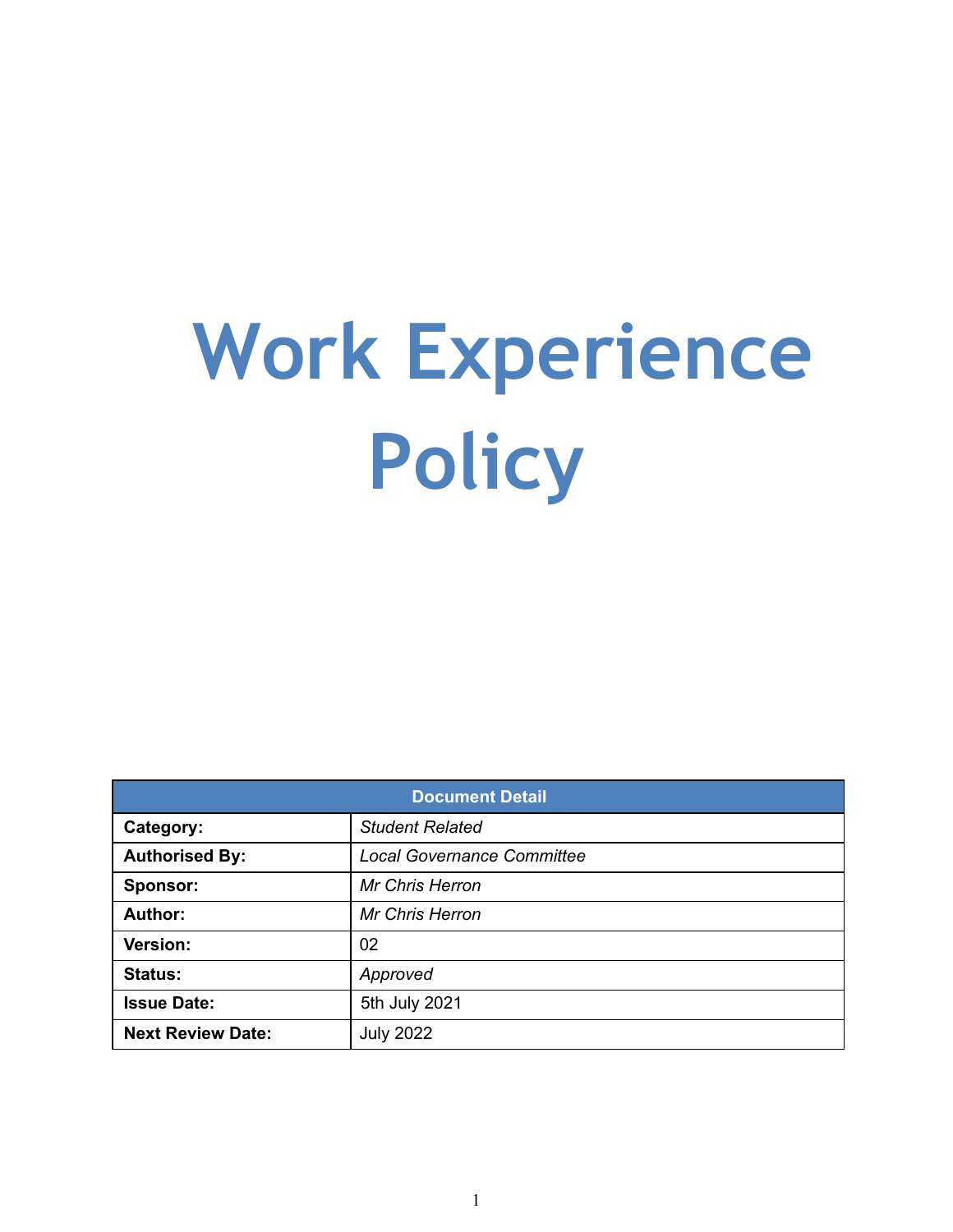# **Ownership and Control**

# **History**

| <b>Version</b> | <b>Author</b>   | <b>Dated</b>          | <b>Status</b> | <b>Details</b>                                                                                                                         |
|----------------|-----------------|-----------------------|---------------|----------------------------------------------------------------------------------------------------------------------------------------|
|                | C Herron        | October 2017 Approved |               | Approved by LGB 19                                                                                                                     |
|                |                 |                       |               | October 2017                                                                                                                           |
| 12             | <b>C</b> Herron | March 2020            | Approved      | Presented to LGC in March 2020, who<br>asked for a safeguarding paragraph to be<br>added. Approved by Chair's Action 2nd July<br>2020. |
| l3             | C Herron        | <b>July 2021</b>      | Approved      | Approved by LGC 17th June 2021                                                                                                         |

# **Intended Audience**

| <b>Intended Audience</b>        | Intended Method of Distribution    |
|---------------------------------|------------------------------------|
| Staff, students, parents/carers | Staff shared google drive, website |
|                                 |                                    |

# **AMENDMENT TRACKER**

# **Summary of all changes being proposed in this policy review for July 2021:**

None**.**

*Throughout this policy the term 'Parents' refers to 'Parents/Carers*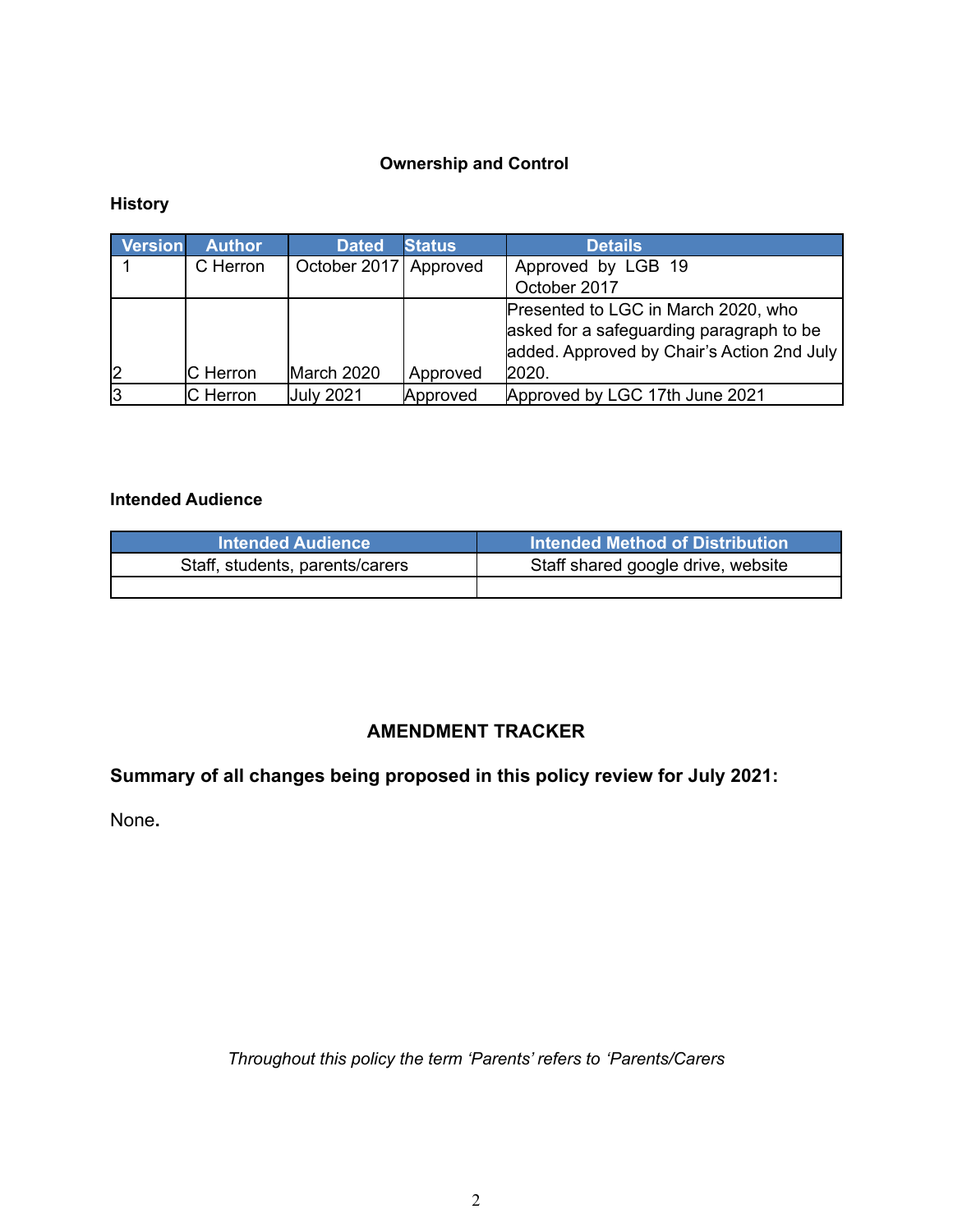#### **Introduction**

In line with the Education Act 1996, we believe in providing students with learning opportunities which aim to equip them for adult life. The school strives to introduce students to a range of teaching and learning opportunities, which offers them practical experience in many aspects of life. For many students, active learning is the key to motivation and has an impact on other aspects of their school life. Work experience is an integral part of our Key Stage 4 programme and offers students a valued opportunity to practice key skills and career management skills learned in other areas of the curriculum. The programme allows a tailored approach to students' learning needs. This approach ensures that students are able to link the skills they learn at school to the requirements of employers.

#### **The context for the programme**

In developing the programme, we have taken the following documents into consideration:

- Section 351 of the 1996 Education Act requires schools to provide a balanced and broadly based curriculum, which prepares pupils for the opportunities, responsibilities and experiences of adult life
- DCSF Work Related Learning Guide first edition including the QCA framework document Economic Wellbeing 11-19: career, work related learning and enterprise, 2008

#### **The aims of the programme**

Work experience placements are regarded as a means of achieving learning outcomes. There are five main areas to which the work experience programme is linked. These are:

**Employability and key skills** — insights into skills and attitudes required by particular sectors and employers and an opportunity to develop, practice and demonstrate key skills in a work setting, in particular recognizing hazards, assessing and controlling risks, working with others, ICT skills and improving own learning and performance.

**Careers education and guidance** — a better understanding of changes in the world of work and the implications these have for their own careers.

**Vocational subjects** — a better understanding of vocational areas being studied, the opportunity to investigate real examples for coursework and the opportunity to gather evidence of vocational skills developed.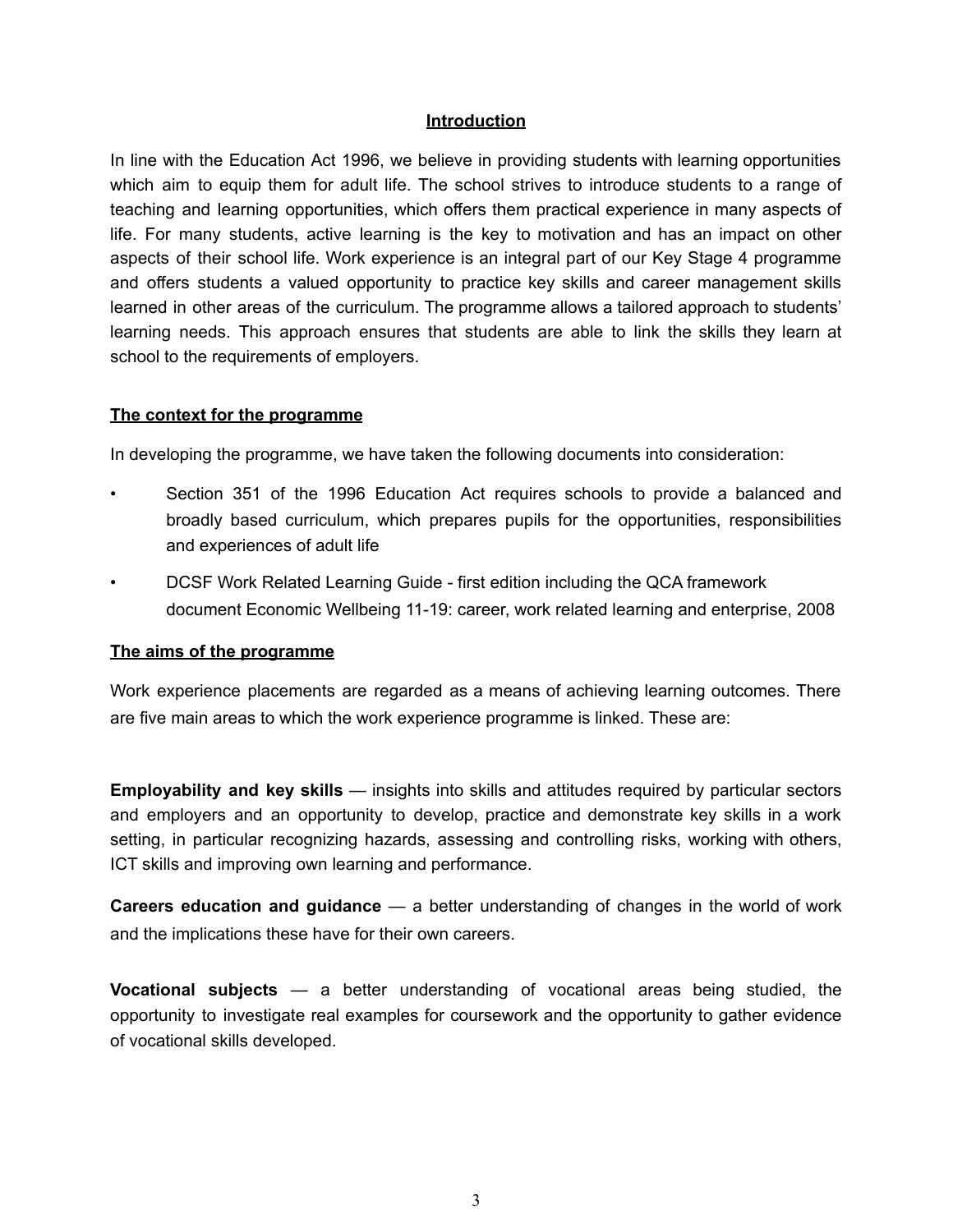**Personal and social development** — development of increased maturity, with improvements in aspects such as motivation, self-confidence and interpersonal skills.

**General subjects** — opportunities for students to enhance their understanding of the National Curriculum, develop a practical understanding of a range of issues involving health and safety, economic and business issues, citizenship and environment and moral and social education.

# **Student entitlement**

Should work experience be deemed appropriate our students are entitled to receive:

- Guidance to support their choice of placement
- An opportunity to set individual learning targets for their placement.

Both students and parents have a right to expect that all precautions will be taken to ensure that individual's health and safety will be paramount during all stages of the work experience placement.

Risk assessments will be carried out on each employer/location prior to students beginning. The level of risk (RA1, RA2 or RA3) will be established and the appropriate checks will take place by an appropriately qualified person. Copies of all risk assessments will be made available.

# **Equal Opportunities for all students**

All students are given an equal opportunity to access placements. Every student is entitled to two weeks of work experience. Work experience is seen as an effective means of challenging stereotypical choices. Students are encouraged to try activities, which would not normally lie within their scope of interest.

The work experience team is responsible for all aspects of programme delivery including developing the learning programme, ensuring health and safety and policy production. This will also include all communications with parents, and employers and for maintaining records of student placements and ensuring health and safety and policy production.

# **Health and safety**

All students must be placed in work experience placements, which have been health and safety checked by Harwich and Dovercourt High School, or a qualified agent employed by them in their professional capacity. This will ensure that the safety of students is maintained while they are on work experience. Risk assessments completed will ensure that the employers concerned have